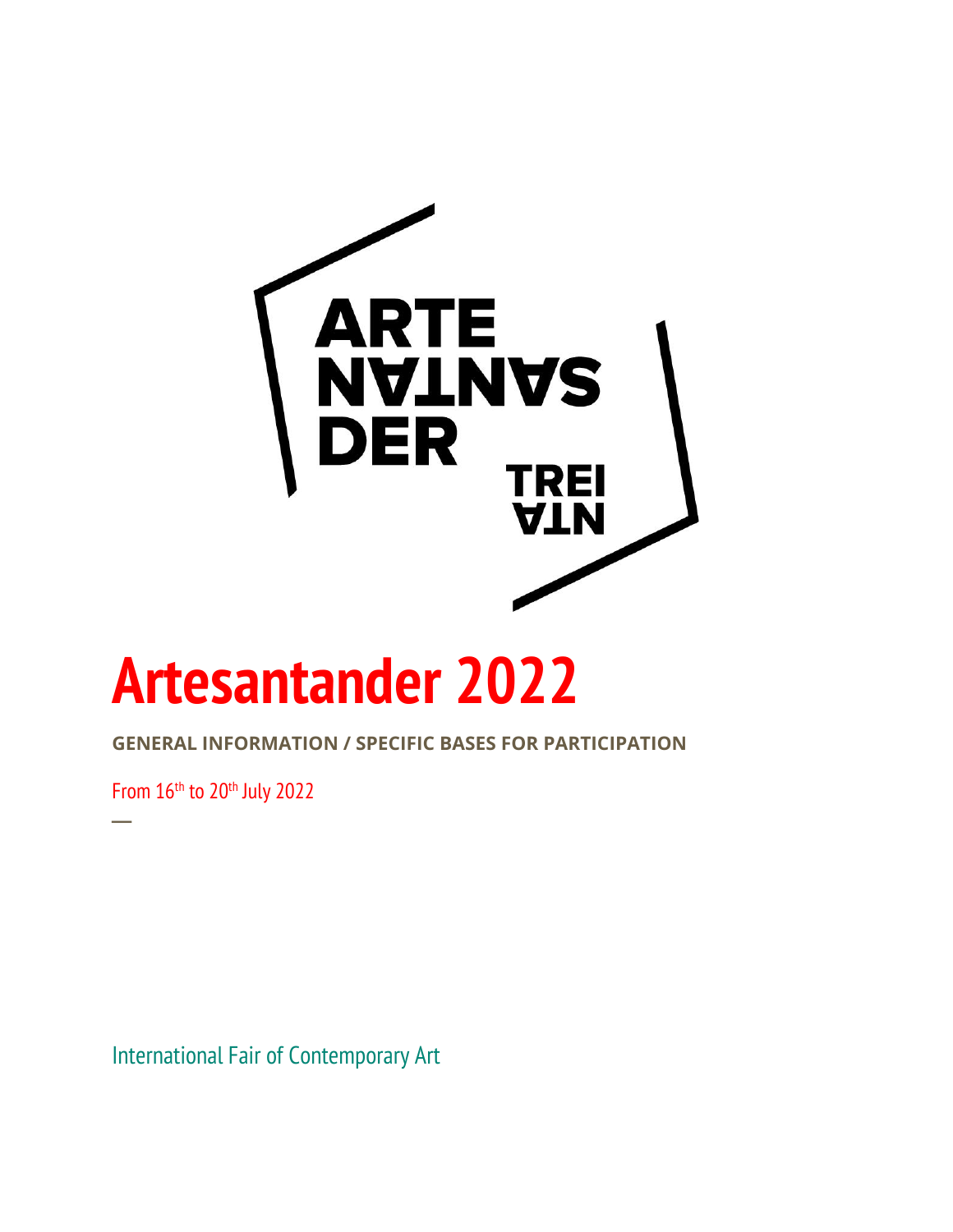#### **GENERAL INFORMATION**

#### **SPECIFIC BASES FOR PARTICIPATION**

**TITLE:** 30<sup>th</sup> International Fair of Contemporary Art in Santander, from 16<sup>th</sup> - 20<sup>th</sup> July 2022. ARTESANTANDER'2022

#### **SUPPORTED BY:**

- **-** Vicepresidency Regional Ministry of University, Equality, Culture and Sports, Government of Cantabria.
- **-** Department of Culture. Santander City Council.

#### **DATES AND TIMES:** ARTESANTANDER'2022:

**Saturday, July 16, from 5:00 pm to 9:30 pm. Sunday July 17, from 5:00 pm to 9:30 pm. Monday July 18, from 5:00 pm to 9:30 pm. Tuesday July 19, from 5:00 pm to 9:30 pm. Wednesday, 20 July, from 5:00 pm to 9:30 pm. CLOSING**

**CONTENT:** 42 galleries of contemporary art (painting, sculpture, installation art, photography, new technology mediums, graphic artwork, drawings and miscellaneous). The stand is free. Between 20 and 24 square meters, includes lights, a table, two chairs and insertion in the catalogue. (To be drawn up and distributed in pdf). (The attached plans. The attached maps).

## **ALL ADDITIONAL MATERIAL WILL BE PAID DIRECTLY TO THE INSTALLATION COMPANIES**

#### ARTESANTANDER SCHEDULE

Presentation project deadline: **30th May 2022**

#### **BY our online application system: [APPLICATIONS FOR ARTESANTANDER 2022](https://fairs.itgalleryapp.com/en_EN/artesantander)**

Selection Committee Meeting: Thursday **14th May 2022\*\***

\*\* It might be modified for agenda of work of the members of the Committee of Selection Deadline for submission of catalogue material: **24th June 2022**

Arrival of artwork: **15th July 2022**(from 8:30 am to 10.00 pm) **16th July 2022** (from 8:30 am to 3:00 pm)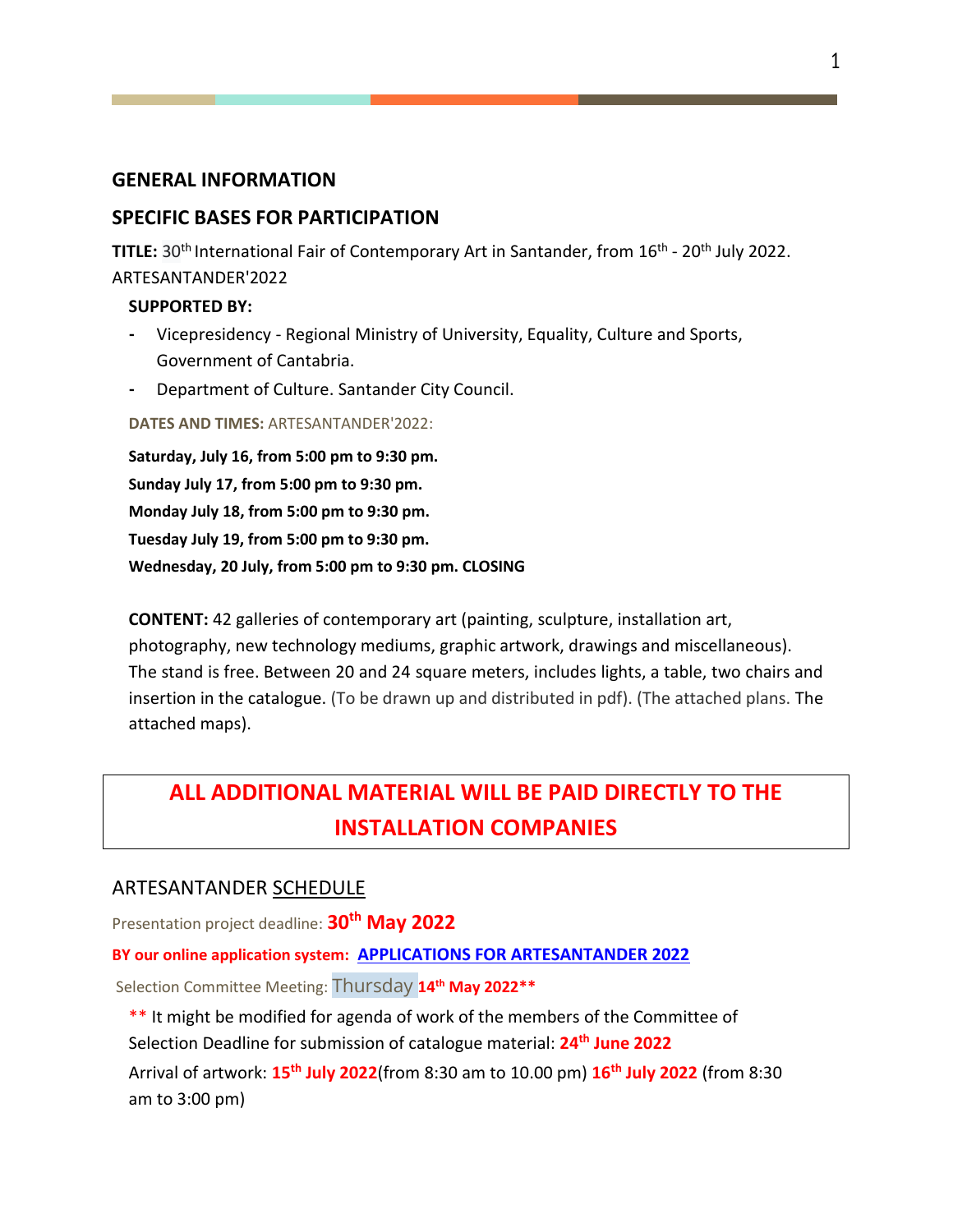#### **Not allowed installation work within the stands during the days of the fair**

Removal of artwork: **20 th July 2022** (from 09.30 pm to 11.30 pm) and **21 th July 2022**(from 8:30 am to 12:00 pm)

Attention to the exhibitor (company stand assembly and Secretary Artesantander) during assembly and disassembly will be 8:30 am to 8.30 pm.

#### **Fair managing director: Juan González de Riancho Bezanilla**

Coordination and communication: Elena Nava Casquero

Graphic and design exhibition identity: [María José Arce Design](https://mariajosearce.es/) Technical Office: Asociación Cultural Artesantander Post Office Box 10 39080 Santander. Cantabria. España [info@artesantander.com](mailto:info@artesantander.com)  [www.artesantander.com](http://www.artesantander.com/) [www.facebook.com/FeriaARTESANTANDER](http://www.facebook.com/FeriaARTESANTANDER)

@artesantander feria\_arte

#### **SPECIFIC BASES FOR PARTICIPATION IN ARTESANTANDER**

#### **These specific conditions governing the organization and participation of exhibitors in ARTESANTANDER, to be held in Santander from 16th to 20th July 2022.**

**ORGANIZATION**: It is the responsibility of the Director, the technical organization of the fair, in all that regards its conception and execution.

The Selection Committee will review the dossier provided by the Applicants Galleries containing a specific project (based on the proposal of one of the artists represented-oneman show from a group, or several of its artists in a booth curated for ARTESANTANDER. As the committee, depending on the quality of the proposals (and its relevance to the show), who shall issue the invitation to the final gallery at the event. Each gallery will have **ONLY ONE PROJECT**. The Committee will respect the commitment of the Director of the fair, which ensures the presence of stands for the galleries of Cantabria, respecting territorial representation.

**They are members of the Selection Committee Artesantander 2022** (alphabetical order):

● **Alejandro Alonso Díaz,** (Santander, 1990) is director and curator of Fluent, a parainstitution dedicated to contemporary art and research that presents cycles of exhibitions, texts and public programs. As a curator he has participated in exhibitions and projects in international institutions such as FUTURA, Prague; Serpentine Galleries and Whitechapel Gallery, both in London; Botín Foundation, Santander; Matadero Madrid or Redcat, Los Angeles, among others. Between 2019 and 2022 he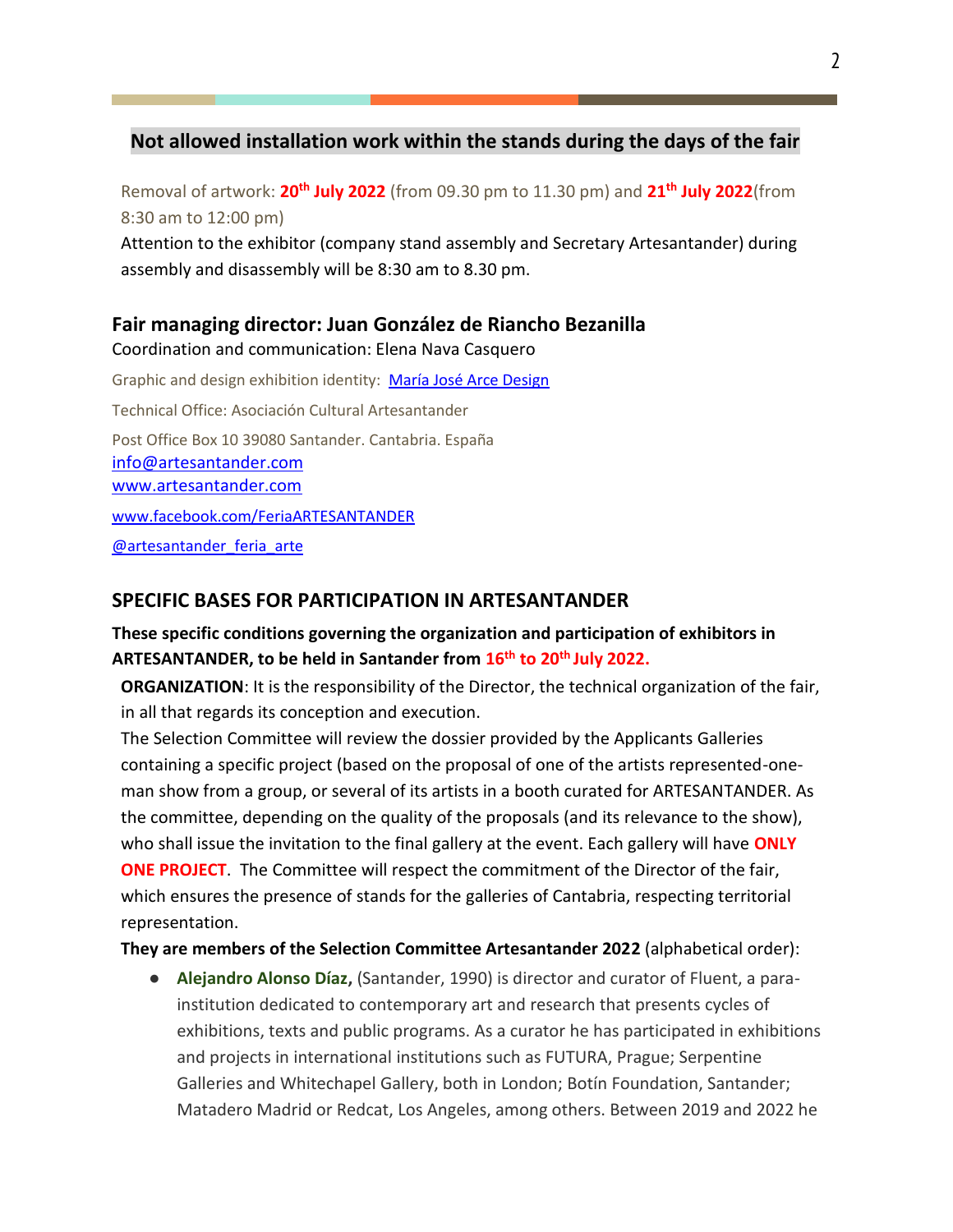has been associate curator of the Sandretto Re–Rebaudengo Turin/Madrid Foundation and is currently responsible for publications and academia of Inland Campo Adentro in the context of documenta15. His texts on art, moving image and nature have been published in international magazines such as Artforum, Mousse Magazine and Frieze and in various catalogues of national and international artists. Trained in Art History and Philosophy and holds an MA in Curatorship of Contemporary Art from the Whitechapel Gallery in London.

- **Javier Díaz Guardiola** (Madrid, 1976), has a degree in Journalism from the UCM. He started professionally in the EFE Agency and the ABC newspaper. He currently coordinates the art, architecture and design sections of ABC Cultural and ABCdeARCO, the official magazine of the contemporary art fair in Madrid. He is the author of the contemporary art blog "*Siete de un golpe*". Curator in multiple cultural projects such as "Yoknapatawpha", by Blanca Gracia, in *Espacio Sin Título* (2014- 2015), "Courant", with María Chaves and Jan Mathews in *Factoría de Arte y Desarrollo* (2020), "We live the best of times. We are beginning to build Paradise" (Santoña Palace. Madrid) and "Can I feed the monkeys of Gibraltar?" (Untitled space. Cano Studio. Madrid), both by Aljoscha together with La Bibi Gallery (2021), and "Bodegones plastificados", by Alejandro Calderón, in Estampa gallery (2022). He is also responsible for the collectives ``Sólo es sexo" (G. Fernando Pradilla, 2016), "Los piscolabis del Cuarto" (El Cuarto de Invitados, Madrid, 2016), co-curator, together with Carmen González Castro and Nino Maza of "Rewind & Remaster" (gallery 6mas1, 2017), and "Dar gusto al cuerpo", in Visión Ultravioleta (2021). He has been part, among other issues, of the jury of the National Prize of Plastic Arts 2013, awarded to Carmen Calvo; the jury of the best gallery of the PHotoEspaña off festival of 2017; of the I edition of Mustang-Confluences (2014), of residences A Quemarropa (2016); of the I edition Confluencias-Santander (2016), awarded with the V Pecca Prize; and the portfolio viewings of PHotoEspaña 2017 and 2018.
- Vanessa H. Sánchez directs the Silvestre gallery together with Pep Anton Clua, a gallery specialized in contemporary painting, which since its inception has worked with the ideology of welcoming emerging artists with a trajectory and work experience already consolidated. She has a degree in Art History and a Master's Degree in Analysis and Management of Current Art, where she investigates the internationalization of Spanish artists and the market. She combines the direction of the Wild Gallery, with teaching as a professor of Contemporary Art Theory and Art History at the EADT, where she specializes in Contemporary Jewelry and History of Drawing. Currently also dedicated to the management of exhibition spaces, assembly of exhibitions, art criticism and with special attention in Wild Residence, new project of the gallery.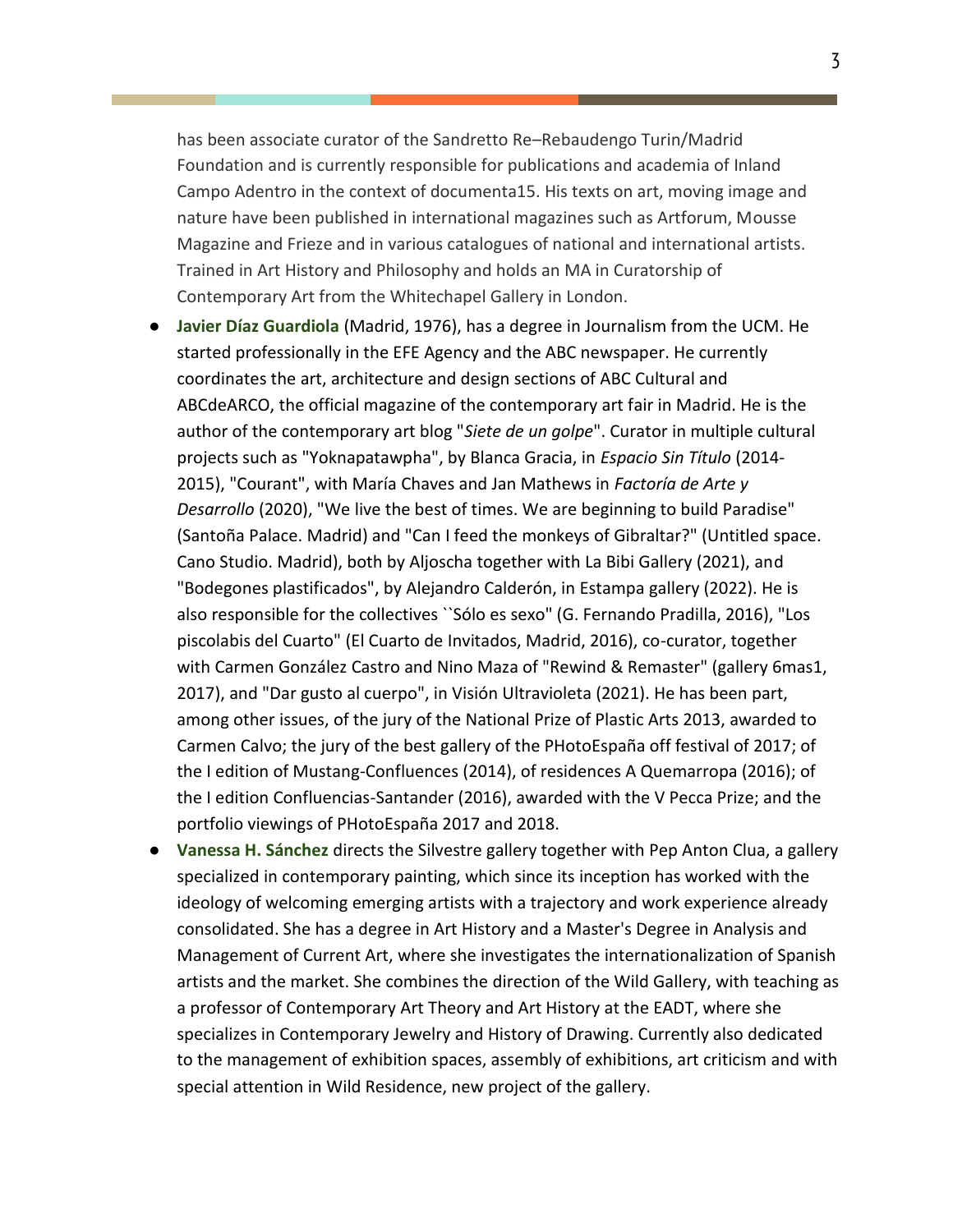- **María Regina Pérez Castillo,** (Loja, Granada, 1989) PhD in Art History from the University of Granada. Since 2011 he has been collaborating as an art critic for journalistic media such as Diario de Sevilla or Granada Hoy. At the same time, she has developed her career as a curator in art galleries (AJG Gallery or Mecánica, Seville) and renowned institutions such as the Pompidou Malaga Center or the Russian Museum Collection. In July 2019 he published his first book, Gestión y diseño de exposiciones temporales (Síntesis), in which he develops the phases of the work of a manager and curator. María Regina has also been trained as a university professor (FPU scholarship, 2015). She is currently a civil servant professor at the San Telmo School of Art in Malaga.
- **Carmen Quijano,** (Santander, 1976), has a degree in Art History from the University of Salamanca. Cultural Manager, independent curator and designer. He is a member of the teaching team of the Official Degrees in Design of the Cesine University Center. Responsible and co-director of the Confluences Program, project of cultural residencies and creativity designed to generate networks and the Spora Project, culture program and citizenship that promotes the approach to contemporary art. He has curated, among others, the exhibitions "The Age of Innocence" (2015) at the Central Library of Cantabria, "Culture and simulation. Reflections on identity in the North Collection", in Sala de exhibitions Concepción Arenal of the Cultural Center Los Arenales, Santander (2018), "Still Alive", Artesantander (2021) and "The Density of the Wind" by Vicky Uslé in the Sala de exhibitions Concepción Arenal of the Cultural Center Los Arenales, Santander (2021).
- As secretary of the Committee, without a vote**, Juan González de Riancho.**

#### **Criteria for the Selection Committee's role:**

The Selection Committee set up a score, and therefore a classification between APPLICANTS GALLERIES, according to the following criteria:

- Specific project designed to ARTESANTANDER 2022 and its adaptation to the profile of the fair.
	- Line of work in the gallery applicant. Exhibition Program.

The committee undertakes to respect the commitment made by the Director of the Fair with the institutions that make the event possible, territorial representation, which ensures the presence of 6 stands for many other Cantabrian galleries. Of some other Cantabrian galleries, but they do not break the spirit of the fair to criterion of the committee of selection.

**ACCEPTANCE OF REGULATIONS:** The Applicant gallery, with sufficient powers of representation of the potential Exhibitor commits itself and in any case, for its employees to observe the specifications and standards RULES OF PARTICIPATION IN ARTESANTANDER.

**OBJECTIVES:** ARTESANTANDER aims at promoting artists and selling art works and contemporary issues of XX and XXI centuries. Thus, it seeks: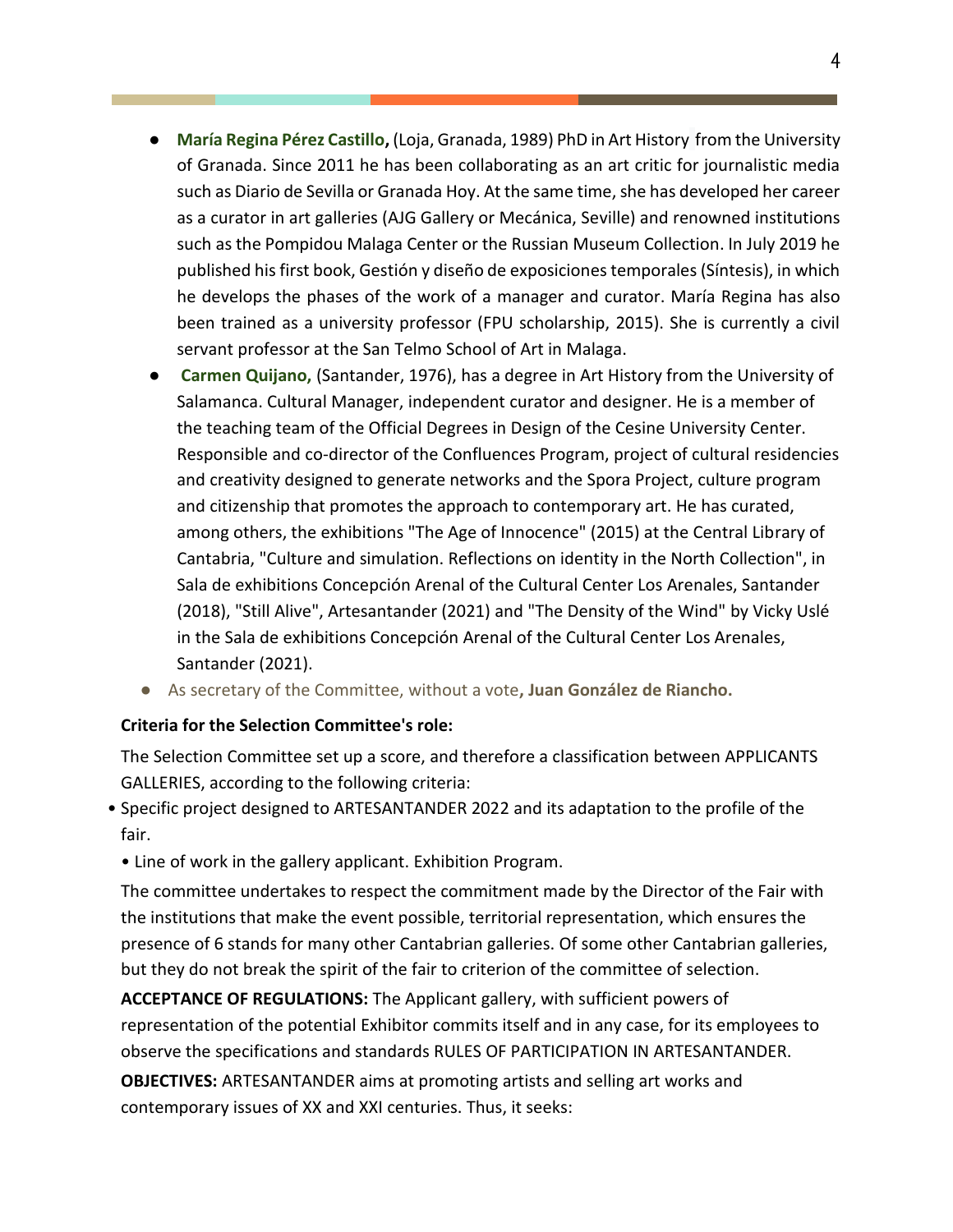1. Present and publicize the activities of prestigious galleries that offer a representative view of the artistic creation of the XX and XXI centuries.

2. Provide assurances of professionalism through quality exhibitions, dealing with collectors or arts organizations.

3. Encourage the dissemination and collection of contemporary art.

**CONDITIONS:** The submission of applications to participate in ARTESANTANDER Galleries will be limited to propose artworks XX and XXI centuries. Applicants must provide appropriate evidence by declaration on their constant and continuous exercise of activities of a gallery under the following circumstances:

1. Regular and usual opening hours are generally established in the sector.

2. Minimum of four exhibitions per year, open to all public and free access during normal opening hours. In this sense, must accompany the Space Application respective copies of the invitations and / or catalogs published for the above exposures.

Failure to comply with these conditions shall result in denial of participation in ARTESANTANDER 2022.

Gallery applicants must accompany your **APPLICATION OF SPACE** also graphical information about your/s artist/s, integral in the specific project for ARTESANTANDER 2022, attaching a biography / s or artists or any other text that is considered of interest.

3. To be given of discharge in the corresponding epigraph of the Tax of Economic Activities and, in his case, to the current of payment of the same one to the date of filing of the REQUEST OF PARTICIPATION, or responsible declaration of not being obliged to the payment of the same one. The Gallery solicitor will have to accompany on his REQUEST OF SPACE, equally, graphical information on his artist/s, member in the SPECIFIC PROJECT FOR ARTESANTANDER 2022, attaching biografy/s of or the artists or any other text that is considered of interest. Not fulfilling these conditions will be a reason for refusal of the participation in ARTESANTANDER 2022 and, in consequence, the Request of Participation will not be admitted to step.

4. All the documentation that the GALLERIES should present will be in Spanish or, in his case, in English.

5. The fair is sensitive to the logical evolution of its own nature as a cultural event, and aware that the galleries proposals can benefit from other types of stands whose presence will always be justified based on their contribution to the success of the event and the improvement of its Profile, will leave to the selection committee the possibility of including stands with complementary proposals to the fair, and acquires the commitment to admit all kinds of requests that are discussed by the committee, being able to be admitted in this edition if so consider it, or taking note of them to study modifications for future editions.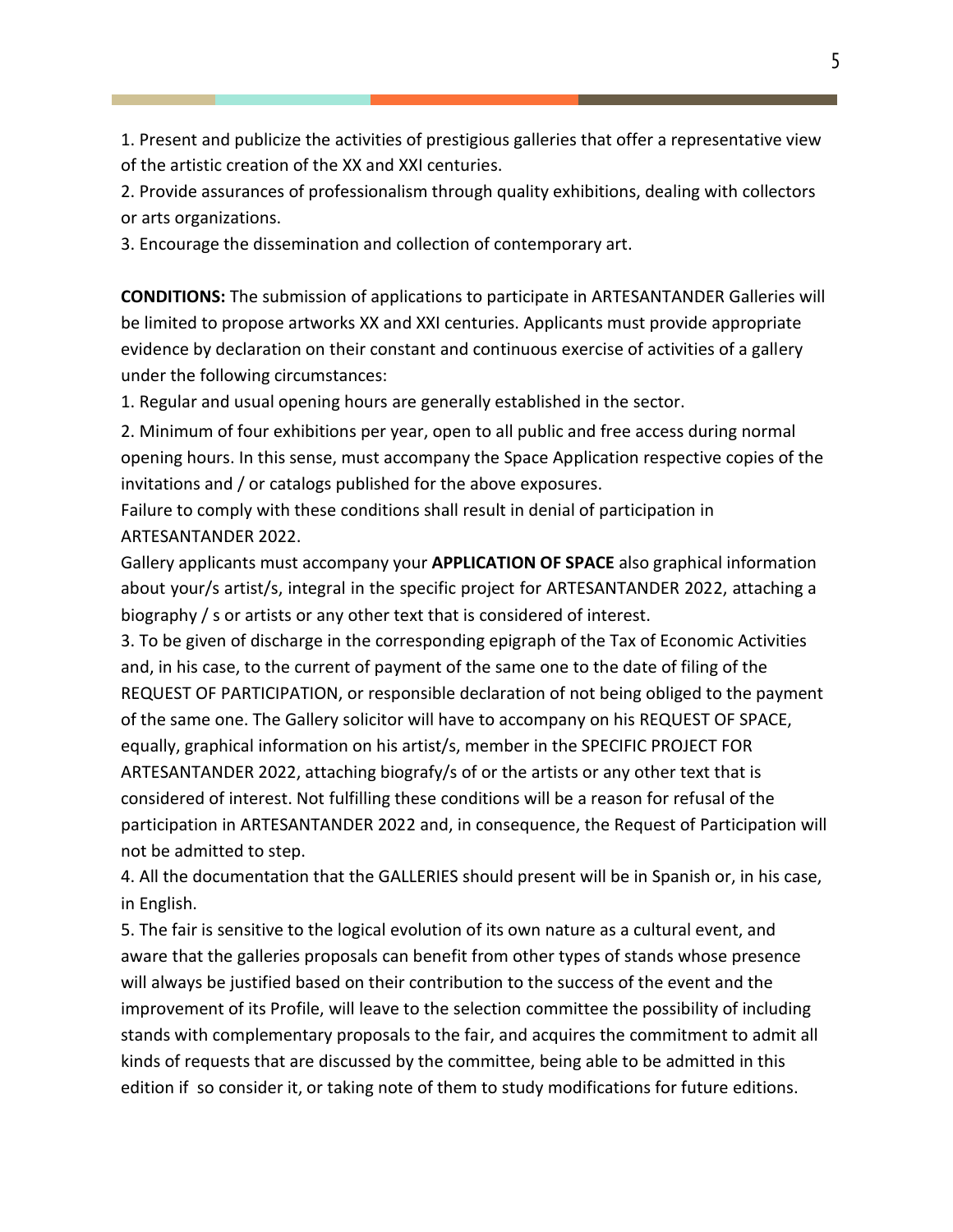Likewise, it will be the decision of the Selection Committee of ARTESANTANDER to allow the presence in the fair of institutions destined to the promotion and diffusion of the contemporary art of autonomic, national or international character.

### ADMISSION / DENIAL / WAITING LIST / EXCLUSION

Space Applications with the exhibition project should write to ARTESANTANDER **before 27th** 

#### **May, 2022 (inclusive) BY our online application system:** [Application for participation on](https://fairs.itgalleryapp.com/en_EN/ARTESANTANDER)  [Artesantander 2022](https://fairs.itgalleryapp.com/en_EN/ARTESANTANDER)

Of such application, shall ARTESANTANDER makers inform the applicant in writing or by e- mail the decision made regarding admission or denial under the conditions specified in these rules. As a result of the selection process, there will be one of the following circumstances: **Admission:** Gallery Admission of applicants shall be determined by the Selection Committee ARTESANTANDER. These agreements will be based on conditions stated in these specific rules, its own criteria, the information received from each gallery applicant, in line with the gallery and national activity and / or international presence in previous editions ARTESANTANDER.

Disclaimer: The following shall not participate in any gallery ARTESANTANDER-seekers have attended previous editions or not, "if there were any of the following reasons:

- 1. Breach of the conditions stated in these Specific Rules.
- 2. Conducting illegal business practices or of questionable legality.
- 3. Attack the good name of the gallery.

The ARTESANTANDER decisions, taking into consideration the proposals of the Committee are final.

Waiting List: The waiting list will be constituted by all the applicants and admitted Galleries, who have not opted to stand at the show for lack of space.

Admission Process: Admitted to the Application Form, the organization will communicate its decision to the Applicant Gallery, so that, within a period not exceeding 10 working days from the date of receipt of the notification is formalized YOUR INVITATION TO ATTEND THIS ISSUE. Gallery applicant and admitted, with sufficient powers of representation, hereinafter Exhibitor undertakes itself, and in any case, to observe Specific and General Rules of Participation, as well as the conditions stated in the invitation form on the right

registration which of **300 euros** This is an important development. Each selected gallery will pay this amount that includes the compulsory insurance, access and internet connection services, stand furniture: table and two chairs, in addition to the opening dinner. The rest of the exhibitors of another nature, -not participating galleries-, will pay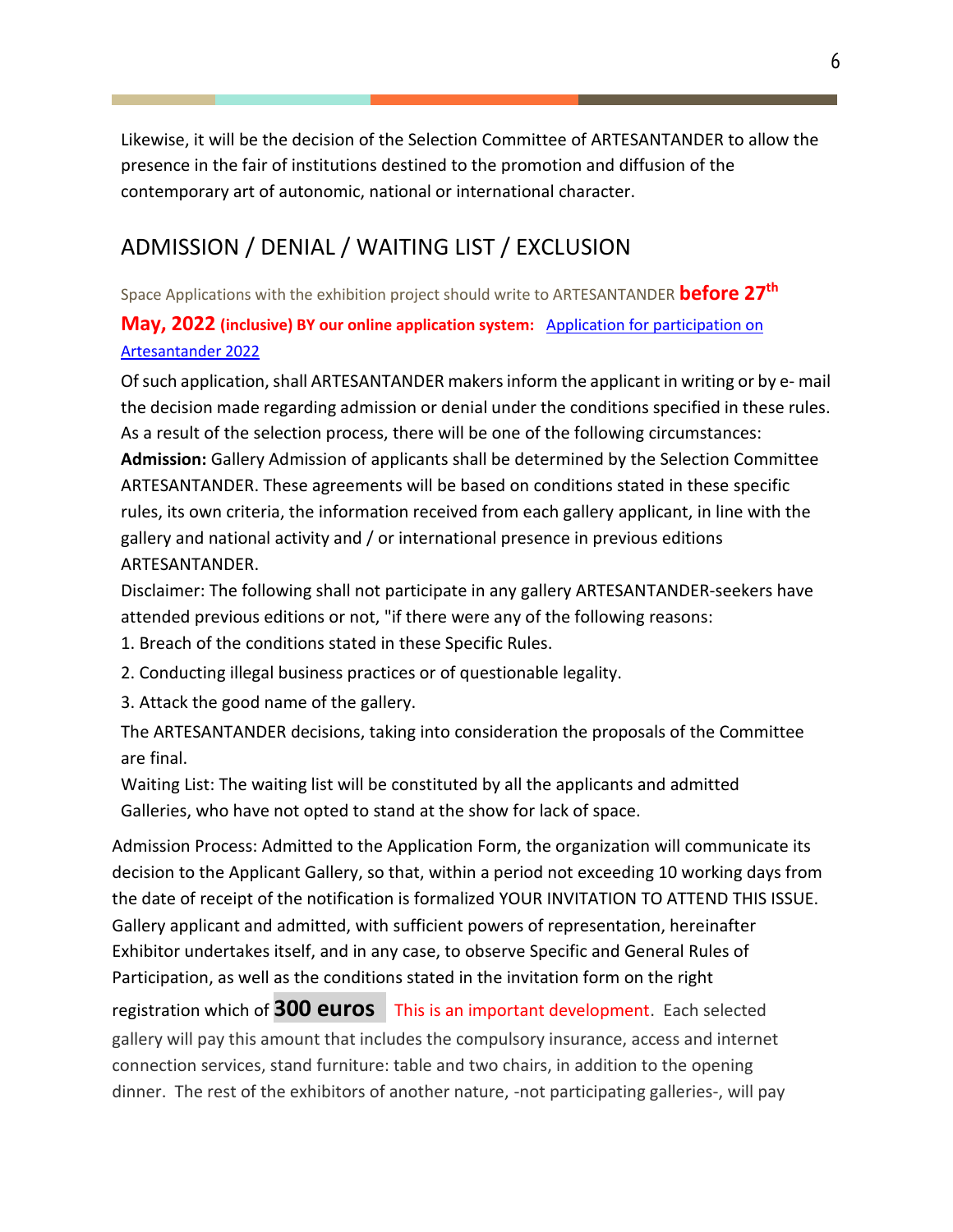**100 euros** of insurance fee, access and internet connection.

Exclusion will be grounds for excluding an exhibitor at ARTESANTANDER before or during the fair, where appropriate, close the stand, the following:

1. Close Gallery.

2. Failure to comply with specific standards or General participation, including noncompliance with the conditions stated in the application form.

a) Submit false works, of illicit origin and works well restored, damaged or processed. Exhibiting works included in the category of applied art (ceramics, etc.) Or from the trade in works of art by correspondence.

b) Do not respect the opening hours of the public stand, or irregularity seen in the opening times.

c) Failure received written warnings on installation and maintenance of the stand.

d) Subletting of part or the entire booth to another gallery or artist.

**REJECTIONS:** Only in justified cases or force majeure, may be canceled participation in ARTESANTANDER provided in accordance with the address.

In the event of withdrawal of a participating gallery will be used for the waiting list and will be supplied with another gallery down.

**ALLOCATION OF STANDS:** Will the show management, who make the award of the stands. Making the awards, the Organization will prepare a floor plan showing the location of each and every individual stands exhibitor.

The Organization reserves the right to modify the conditions of each stand, within reasonable and deviating from the site, size or shape requested, when the concept, configuration or distribution of the exhibition space as required. Each exhibitor will be informed of their award by submitting an accurate shot with indication of location.

**EXPOSED BUILDING INSPECTION:** address, with the advice of the experts will inspect the stands during the assembly and development of the fair to check that the exhibits match the proposal submitted by the selected gallery and selected by the Selection Committee.

If there are objections about some of the exhibits or exhibits, the Exhibitor shall be obliged to withdraw the work and replace it with one that meets the requirements. Not to proceed with its replacement, it could shut down the stand with no right to compensation.

**MAINTENANCE:** ARTESANTANDER are responsible for keeping clean public areas of the exhibition area. Each exhibitor shall be responsible for maintenance of its own booth, which should be kept in the state it was delivered. When removing the stand must be free of any work in whole or in part exposed wall will be removed from all devices or fasteners. You are not allowed to drill holes or fasteners that lead to soil deterioration exhibition.

**CATALOGUE:** ARTESANTANDER published an official catalog of the Fair in which each of the